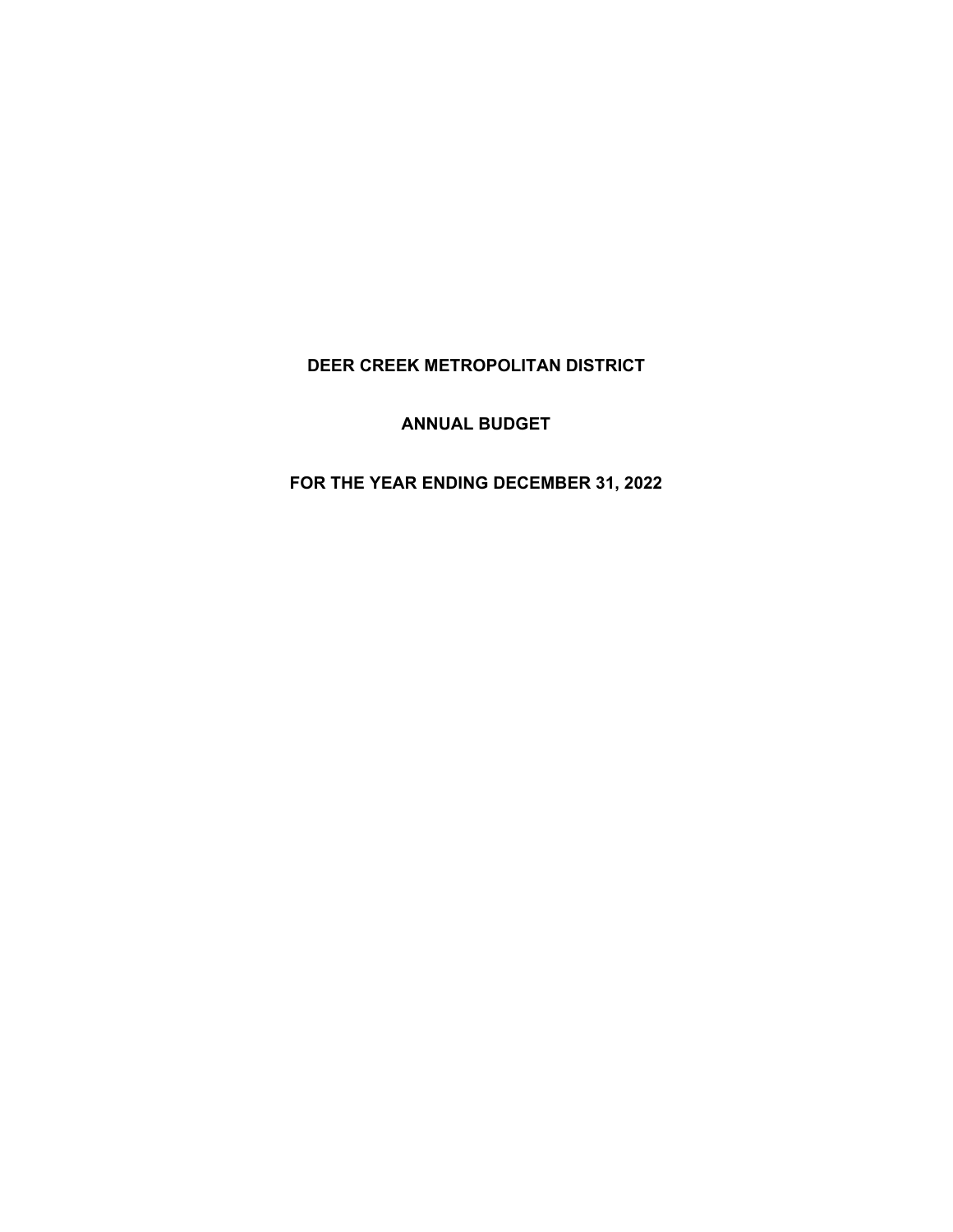# **DEER CREEK METROPOLITAN DISTRICT SUMMARY 2022 BUDGET WITH 2020 ACTUAL AND 2021 ESTIMATED For the Years Ended and Ending December 31,**

12/6/21

|                                                  |                       | <b>ACTUAL</b>    |                       | <b>ESTIMATED</b> |                       | <b>BUDGET</b>    |
|--------------------------------------------------|-----------------------|------------------|-----------------------|------------------|-----------------------|------------------|
|                                                  |                       | 2020             |                       | 2021             |                       | 2022             |
| <b>BEGINNING FUND BALANCES</b>                   |                       | 2,827,976        | \$                    | 3,032,374        | \$                    | 3,104,752        |
| <b>REVENUES</b>                                  |                       |                  |                       |                  |                       |                  |
| Property taxes                                   |                       | 805,515          |                       | 805,865          |                       | 316,204          |
| Specific ownership taxes                         |                       | 60,302           |                       | 60,700           |                       | 22,134           |
| Interest income                                  |                       | 22,775           |                       | 1,550            |                       | 1,503            |
| Reimbursed expenditures                          |                       |                  |                       | 10,000           |                       | 5,000            |
| <b>Conservation Trust entitlement</b>            |                       | 2,935            |                       | 3,500            |                       | 3,500            |
| <b>Total revenues</b>                            |                       | 891,527          |                       | 881,615          |                       | 348,341          |
|                                                  |                       |                  |                       |                  |                       |                  |
| <b>TRANSFERS IN</b>                              |                       |                  |                       |                  |                       | 369,000          |
| Total funds available                            |                       | 3,719,503        |                       | 3,913,989        |                       | 3,822,093        |
| <b>EXPENDITURES</b>                              |                       |                  |                       |                  |                       |                  |
| <b>General Fund</b>                              |                       | 270,694          |                       | 244,676          |                       | 290,000          |
| Debt Service Fund                                |                       | 325,981          |                       | 328,861          |                       | 1,500,000        |
| <b>Capital Projects Fund</b>                     |                       | 90,454           |                       | 235,700          |                       | 1,000,000        |
| Total expenditures                               |                       | 687,129          |                       | 809,237          |                       | 2,790,000        |
|                                                  |                       |                  |                       |                  |                       |                  |
| <b>TRANSFERS OUT</b>                             |                       |                  |                       |                  |                       | 369,000          |
| Total expenditures and transfers out             |                       |                  |                       |                  |                       |                  |
| requiring appropriation                          |                       | 687,129          |                       | 809,237          |                       | 3,159,000        |
| <b>ENDING FUND BALANCES</b>                      |                       | 3,032,374        | \$                    | 3,104,752        | \$                    | 663,093          |
|                                                  |                       |                  |                       |                  |                       |                  |
| <b>EMERGENCY RESERVE</b><br><b>TOTAL RESERVE</b> | \$<br>$\overline{\$}$ | 12,000<br>12,000 | \$<br>$\overline{\$}$ | 11,400<br>11,400 | \$<br>$\overline{\$}$ | 10,300<br>10,300 |
|                                                  |                       |                  |                       |                  |                       |                  |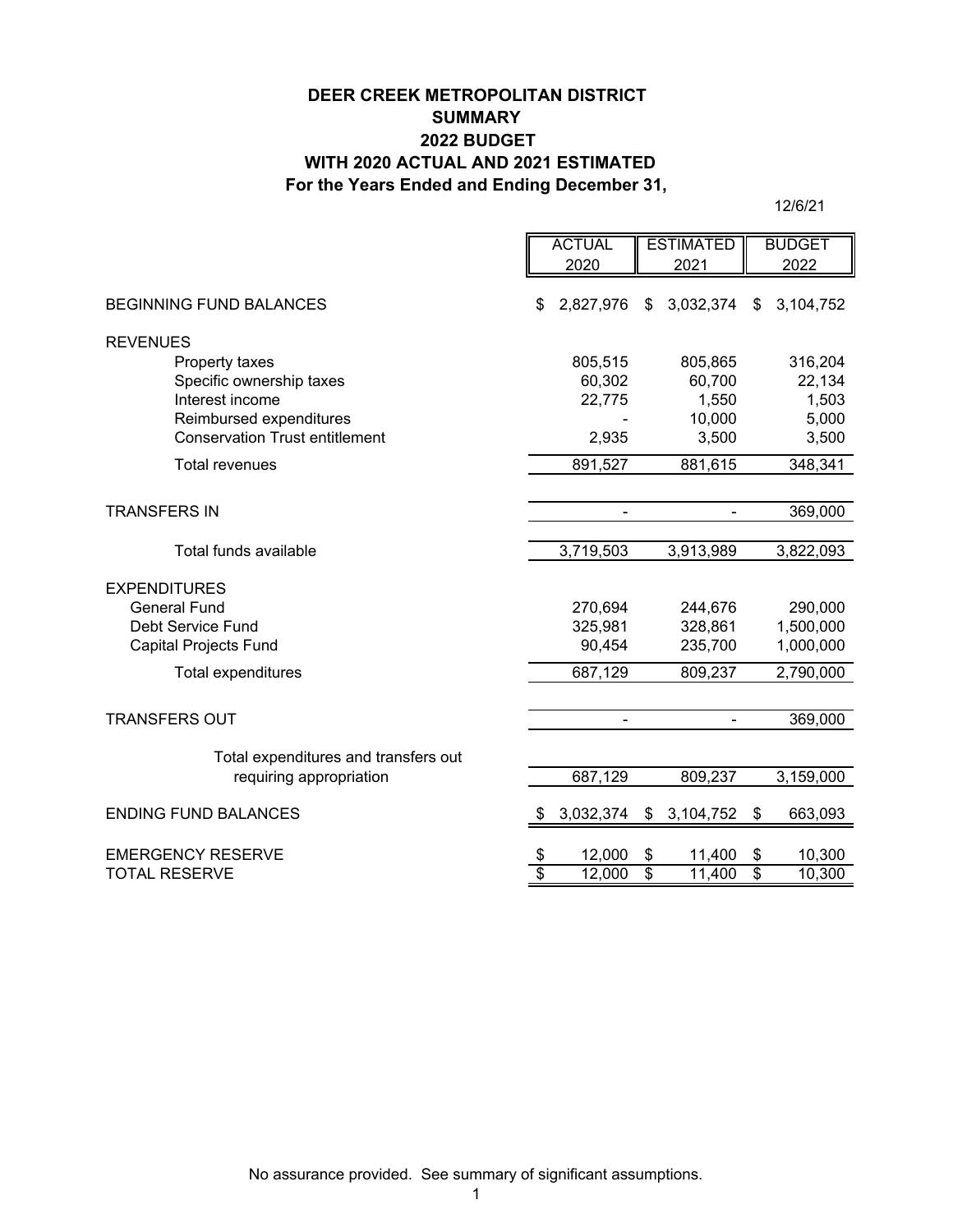# **DEER CREEK METROPOLITAN DISTRICT PROPERTY TAX SUMMARY INFORMATION 2022 BUDGET WITH 2020 ACTUAL AND 2021 ESTIMATED For the Years Ended and Ending December 31,**

12/6/21

|                                  | <b>ACTUAL</b> | <b>ESTIMATED</b> |                    |                          | <b>BUDGET</b> |
|----------------------------------|---------------|------------------|--------------------|--------------------------|---------------|
|                                  | 2020          | 2021             |                    |                          | 2022          |
|                                  |               |                  |                    |                          |               |
| ASSESSED VALUATION               |               |                  |                    |                          |               |
| Residential                      | \$15,059,002  | \$15,055,951     |                    |                          | \$16,583,783  |
| Commercial                       | 11,094,870    | 11,066,265       |                    |                          | 10,292,012    |
| State assessed                   | 1,703         |                  | 1,790              |                          | 3,563         |
| Vacant land                      | 812           |                  | 812                |                          | 812           |
| Personal property                | 1,474,372     |                  | 1,473,298          |                          | 1,352,294     |
| <b>Certified Assessed Value</b>  | \$27,630,759  | \$27,598,116     |                    |                          | \$28,232,464  |
|                                  |               |                  |                    |                          |               |
|                                  |               |                  |                    |                          |               |
| MILL LEVY                        |               |                  |                    |                          |               |
| General                          | 11.200        |                  | 11.200             |                          | 11.200        |
| <b>Debt Service</b>              | 18.000        |                  | 18.000             |                          | 0.000         |
| Total mill levy                  | 29.200        |                  | 29.200             |                          | 11.200        |
|                                  |               |                  |                    |                          |               |
|                                  |               |                  |                    |                          |               |
| <b>PROPERTY TAXES</b><br>General | \$<br>309,465 | \$               |                    |                          |               |
| <b>Debt Service</b>              | 497,354       |                  | 309,099<br>496,766 | \$                       | 316,204       |
|                                  |               |                  |                    |                          |               |
| Levied property taxes            | 806,819       |                  | 805,865            |                          | 316,204       |
| Adjustments to actual/rounding   | (1, 304)      |                  |                    |                          |               |
| <b>Budgeted property taxes</b>   | \$<br>805,515 | \$               | 805,865            | $\overline{\mathcal{S}}$ | 316,204       |
|                                  |               |                  |                    |                          |               |
|                                  |               |                  |                    |                          |               |
| <b>BUDGETED PROPERTY TAXES</b>   |               |                  |                    |                          |               |
| General                          | \$<br>308,965 | \$               | 309,099            | \$                       | 316,204       |
| <b>Debt Service</b>              | 496,550       |                  | 496,766            |                          |               |
|                                  | \$<br>805,515 | \$               | 805,865            | \$                       | 316,204       |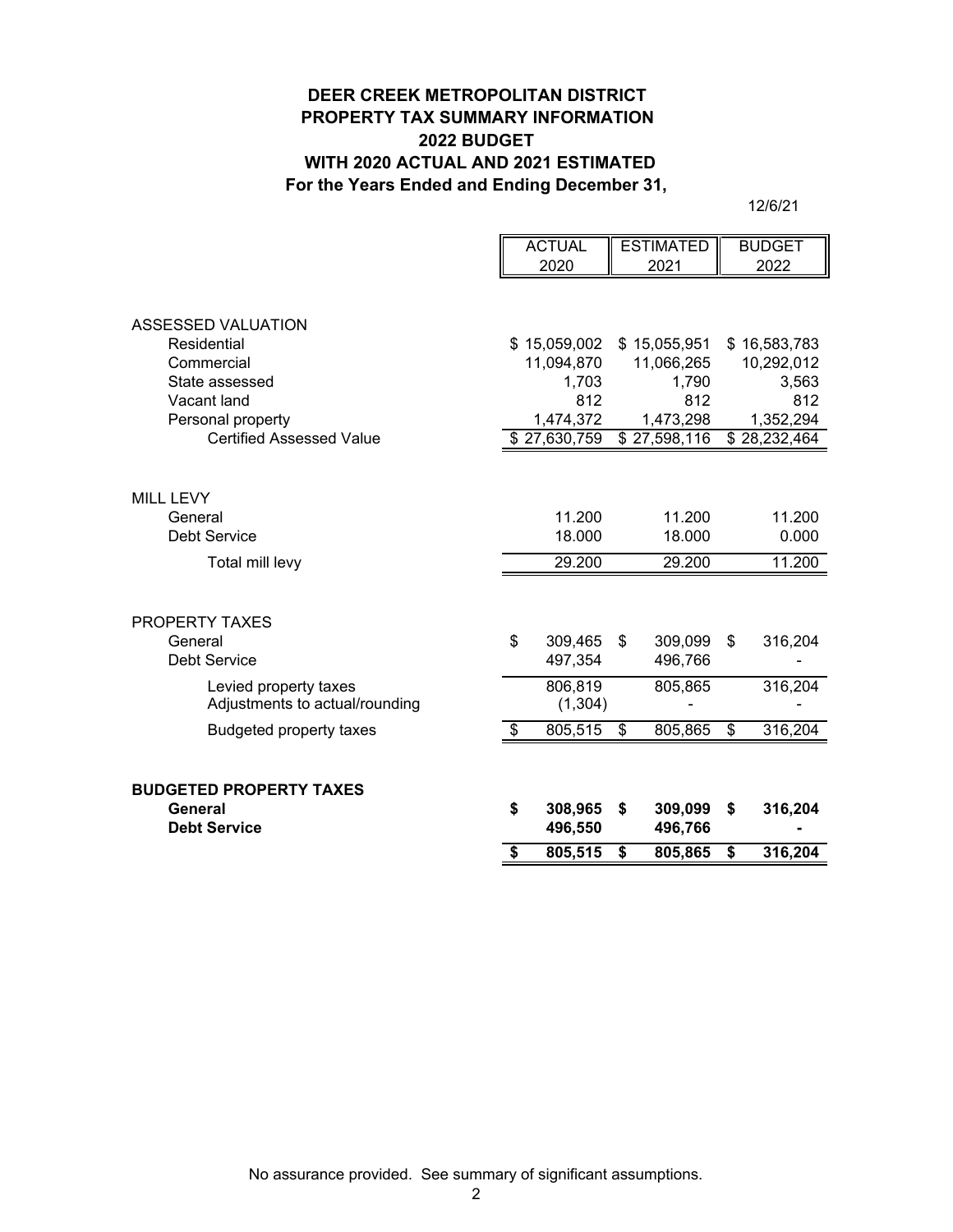# **For the Years Ended and Ending December 31, DEER CREEK METROPOLITAN DISTRICT GENERAL FUND 2022 BUDGET WITH 2020 ACTUAL AND 2021 ESTIMATED**

12/6/21

|                                      | <b>ACTUAL</b>         |           | <b>ESTIMATED</b> |           |                 | <b>BUDGET</b>    |
|--------------------------------------|-----------------------|-----------|------------------|-----------|-----------------|------------------|
|                                      |                       | 2020      |                  | 2021      |                 | 2022             |
|                                      |                       |           |                  |           |                 |                  |
| <b>BEGINNING FUND BALANCE</b>        | \$                    | 725,084   | \$               | 829,142   | \$              | 964,815          |
| <b>REVENUES</b>                      |                       |           |                  |           |                 |                  |
| Property taxes                       |                       | 308,965   |                  | 309,099   |                 | 316,204          |
| Specific ownership taxes             |                       | 60,302    |                  | 60,700    |                 | 22,134           |
| Interest income                      |                       | 5,485     |                  | 550       |                 | 1,000            |
| Reimbursed expenditures              |                       |           |                  | 10,000    |                 | 5,000            |
| <b>Total revenues</b>                |                       |           |                  |           |                 |                  |
|                                      |                       | 374,752   |                  | 380,349   |                 | 344,338          |
| Total funds available                |                       | 1,099,836 |                  | 1,209,491 |                 | 1,309,153        |
| <b>EXPENDITURES</b>                  |                       |           |                  |           |                 |                  |
| General and administrative           |                       |           |                  |           |                 |                  |
| Accounting                           |                       | 21,669    |                  | 26,000    |                 | 28,600           |
| Audit                                |                       | 4,000     |                  | 4,000     |                 | 4,500            |
| Treasurer's fees                     |                       | 4,639     |                  | 4,636     |                 | 4,743            |
| Insurance                            |                       | 8,294     |                  | 8,442     |                 | 9,300            |
| District management                  |                       | 47,949    |                  | 40,000    |                 | 50,000           |
| Legal                                |                       | 8,989     |                  | 10,000    |                 | 10,000           |
| Director's fees                      |                       | 600       |                  | 600       |                 | 900              |
| Dues and subscriptions               |                       | 543       |                  | 498       |                 | 600              |
| Election expense                     |                       | 416       |                  |           |                 | 2,000            |
| Website                              |                       |           |                  | 1,000     |                 | 1,000            |
|                                      |                       |           |                  | 500       |                 | 1,000            |
| Miscellaneous expenses               |                       | 1,430     |                  |           |                 |                  |
| Contingency                          |                       |           |                  |           |                 | 14,557           |
| Operations and maintenance           |                       |           |                  |           |                 |                  |
| Engineering                          |                       | 6,849     |                  | 1,000     |                 | 2,500            |
| Landscape maintenance                |                       | 66,666    |                  | 45,000    |                 | 50,000           |
| Snow removal                         |                       | 2,835     |                  | 5,000     |                 | 10,000           |
| Tree program                         |                       | 72,278    |                  | 75,000    |                 | 75,000           |
| Water-irrigation                     |                       | 23,537    |                  | 23,000    |                 | 25,300           |
| Total expenditures                   |                       | 270,694   |                  | 244,676   |                 | 290,000          |
| <b>TRANSFERS OUT</b>                 |                       |           |                  |           |                 |                  |
| Transfer to other funds              |                       |           |                  |           |                 | 369,000          |
|                                      |                       |           |                  |           |                 |                  |
| Total expenditures and transfers out |                       |           |                  |           |                 |                  |
| requiring appropriation              |                       | 270,694   |                  | 244,676   |                 | 659,000          |
| <b>ENDING FUND BALANCE</b>           | \$                    | 829,142   | \$               | 964,815   | \$              | 650,153          |
| <b>EMERGENCY RESERVE</b>             |                       | 12,000    | \$               | 11,400    | \$              |                  |
| <b>TOTAL RESERVE</b>                 | \$<br>$\overline{\$}$ | 12,000    | \$               | 11,400    | $\overline{\$}$ | 10,300<br>10,300 |
|                                      |                       |           |                  |           |                 |                  |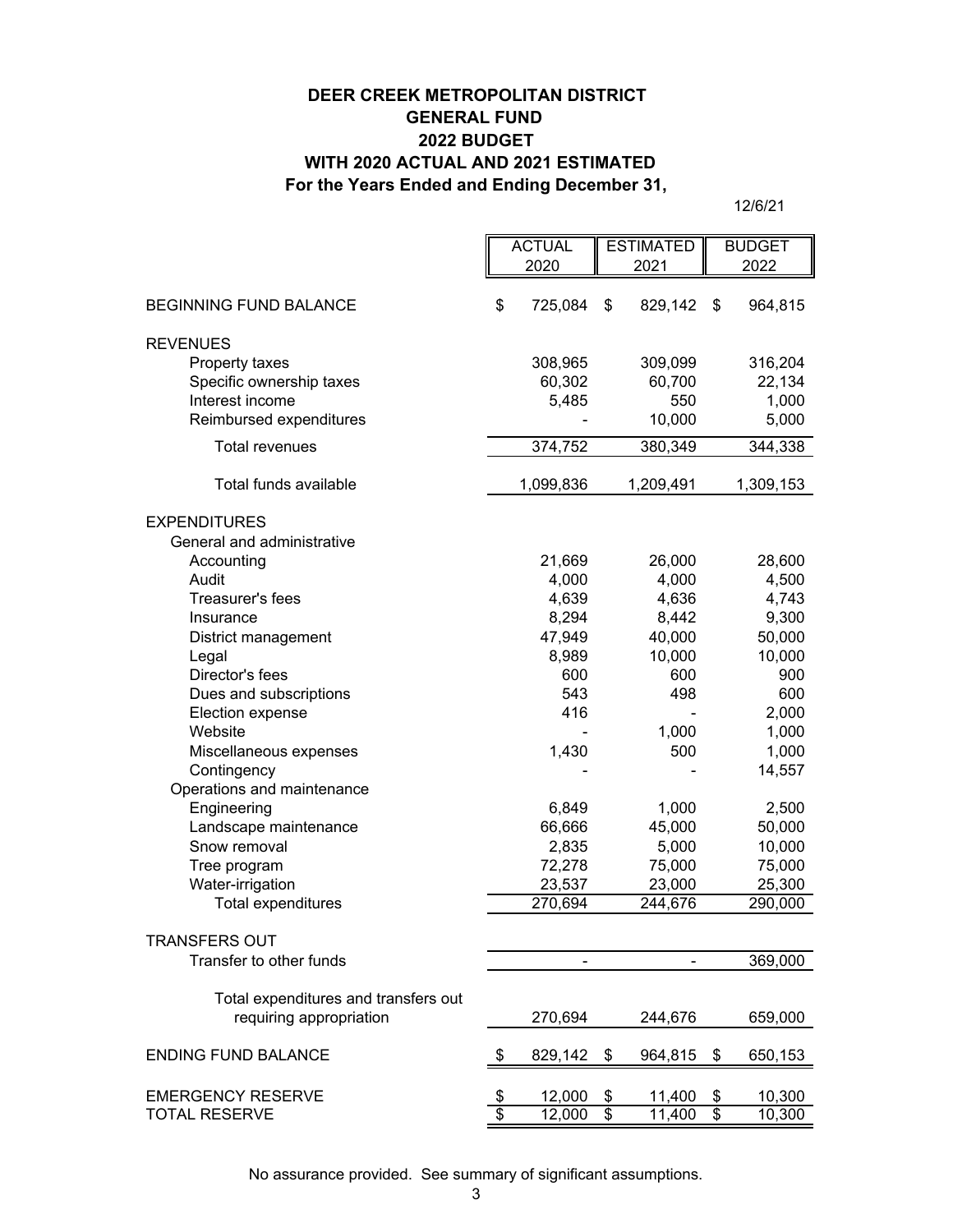# **DEER CREEK METROPOLITAN DISTRICT DEBT SERVICE FUND 2022 BUDGET WITH 2020 ACTUAL AND 2021 ESTIMATED For the Years Ended and Ending December 31,**

12/6/21

|                                      | <b>ACTUAL</b> |           | <b>ESTIMATED</b> |           | <b>BUDGET</b>   |
|--------------------------------------|---------------|-----------|------------------|-----------|-----------------|
|                                      |               | 2020      |                  | 2021      | 2022            |
| <b>BEGINNING FUND BALANCE</b>        | \$            | 1,163,392 | \$               | 1,344,285 | \$<br>1,512,690 |
| <b>REVENUES</b>                      |               |           |                  |           |                 |
| Property taxes                       |               | 496,550   |                  | 496,766   |                 |
| Interest income                      |               | 10,324    |                  | 500       | 250             |
| <b>Total revenues</b>                |               | 506,874   |                  | 497,266   | 250             |
| Total funds available                |               | 1,670,266 |                  | 1,841,551 | 1,512,940       |
| <b>EXPENDITURES</b>                  |               |           |                  |           |                 |
| Treasurer's fees                     |               | 7,456     |                  | 7,451     |                 |
| Miscellaneous expenses               |               |           |                  | 385       |                 |
| Paying agent fees                    |               | 200       |                  | 200       | 1,000           |
| <b>Bond interest</b>                 |               | 68,325    |                  | 60,825    | 53,025          |
| Bond principal                       |               | 250,000   |                  | 260,000   | 1,430,000       |
| Contingency                          |               |           |                  |           | 15,975          |
| Total expenditures                   |               | 325,981   |                  | 328,861   | 1,500,000       |
| Total expenditures and transfers out |               |           |                  |           |                 |
| requiring appropriation              |               | 325,981   |                  | 328,861   | 1,500,000       |
| <b>ENDING FUND BALANCE</b>           |               | 1,344,285 | S.               | 1,512,690 | \$<br>12,940    |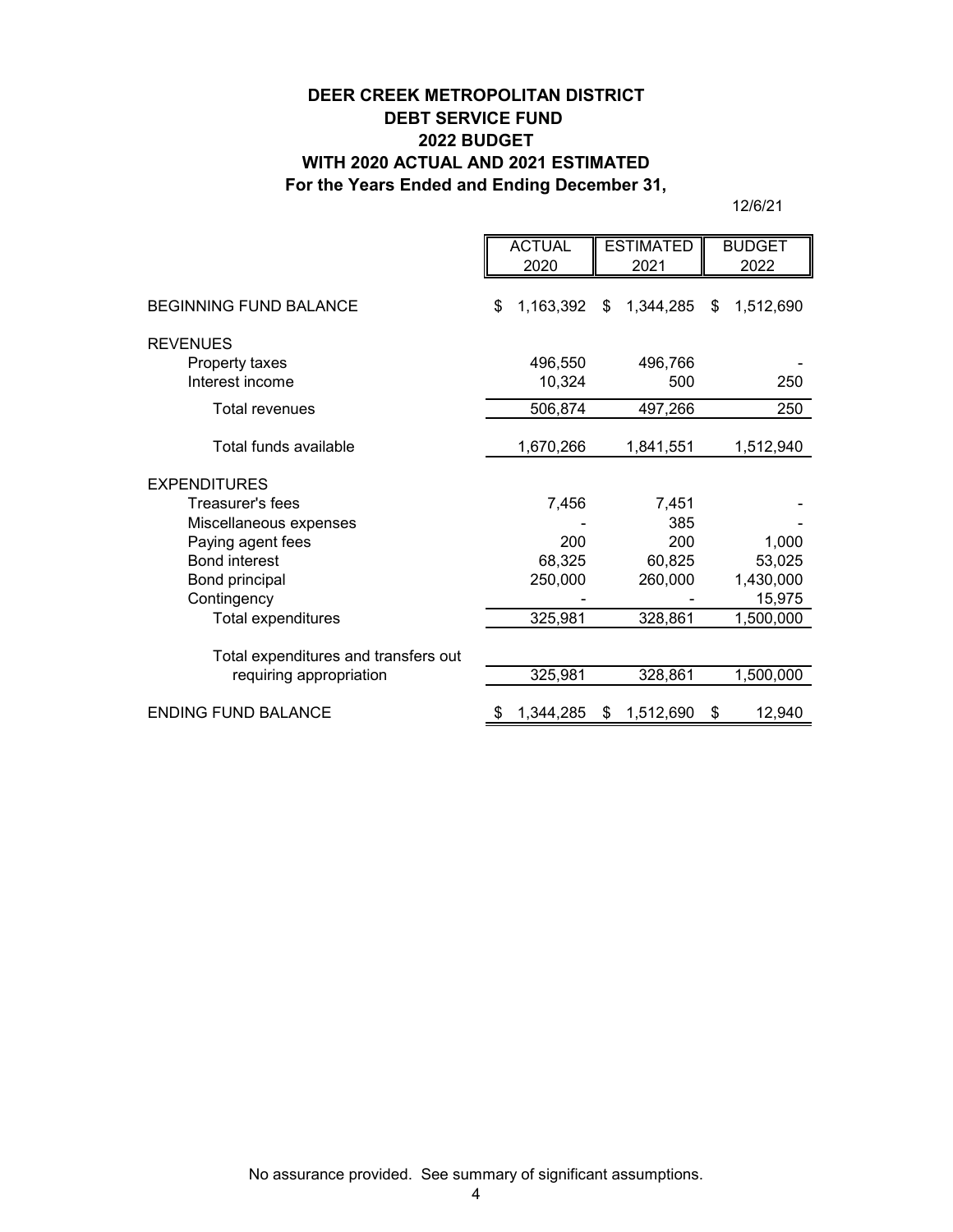# **DEER CREEK METROPOLITAN DISTRICT CAPITAL PROJECTS FUND 2022 BUDGET WITH 2020 ACTUAL AND 2021 ESTIMATED For the Years Ended and Ending December 31,**

12/6/21

|                                       | <b>ACTUAL</b><br><b>ESTIMATED</b><br>2020<br>2021 |    | <b>BUDGET</b><br>2022 |               |
|---------------------------------------|---------------------------------------------------|----|-----------------------|---------------|
| <b>BEGINNING FUND BALANCE</b>         | \$<br>939,500                                     | \$ | 858,947               | \$<br>627,247 |
| <b>REVENUES</b>                       |                                                   |    |                       |               |
| Interest income                       | 6,966                                             |    | 500                   | 253           |
| <b>Conservation Trust entitlement</b> | 2,935                                             |    | 3,500                 | 3,500         |
| <b>Total revenues</b>                 | 9,901                                             |    | 4,000                 | 3,753         |
| <b>TRANSFERS IN</b>                   |                                                   |    |                       |               |
| Transfers from other funds            |                                                   |    |                       | 369,000       |
| Total funds available                 | 949,401                                           |    | 862,947               | 1,000,000     |
| <b>EXPENDITURES</b>                   |                                                   |    |                       |               |
| Concrete repairs                      | 6,323                                             |    |                       |               |
| Contingency                           |                                                   |    |                       | 200,000       |
| Fence rebuild                         | 84,131                                            |    | 145,000               |               |
| Middle school court improvements      |                                                   |    | 40,700                |               |
| <b>Trail construction</b>             |                                                   |    |                       | 750,000       |
| Trail engineering and design          |                                                   |    | 50,000                | 50,000        |
| Total expenditures                    | 90,454                                            |    | 235,700               | 1,000,000     |
| Total expenditures and transfers out  |                                                   |    |                       |               |
| requiring appropriation               | 90,454                                            |    | 235,700               | 1,000,000     |
| <b>ENDING FUND BALANCE</b>            | 858,947                                           | \$ | 627,247               | \$            |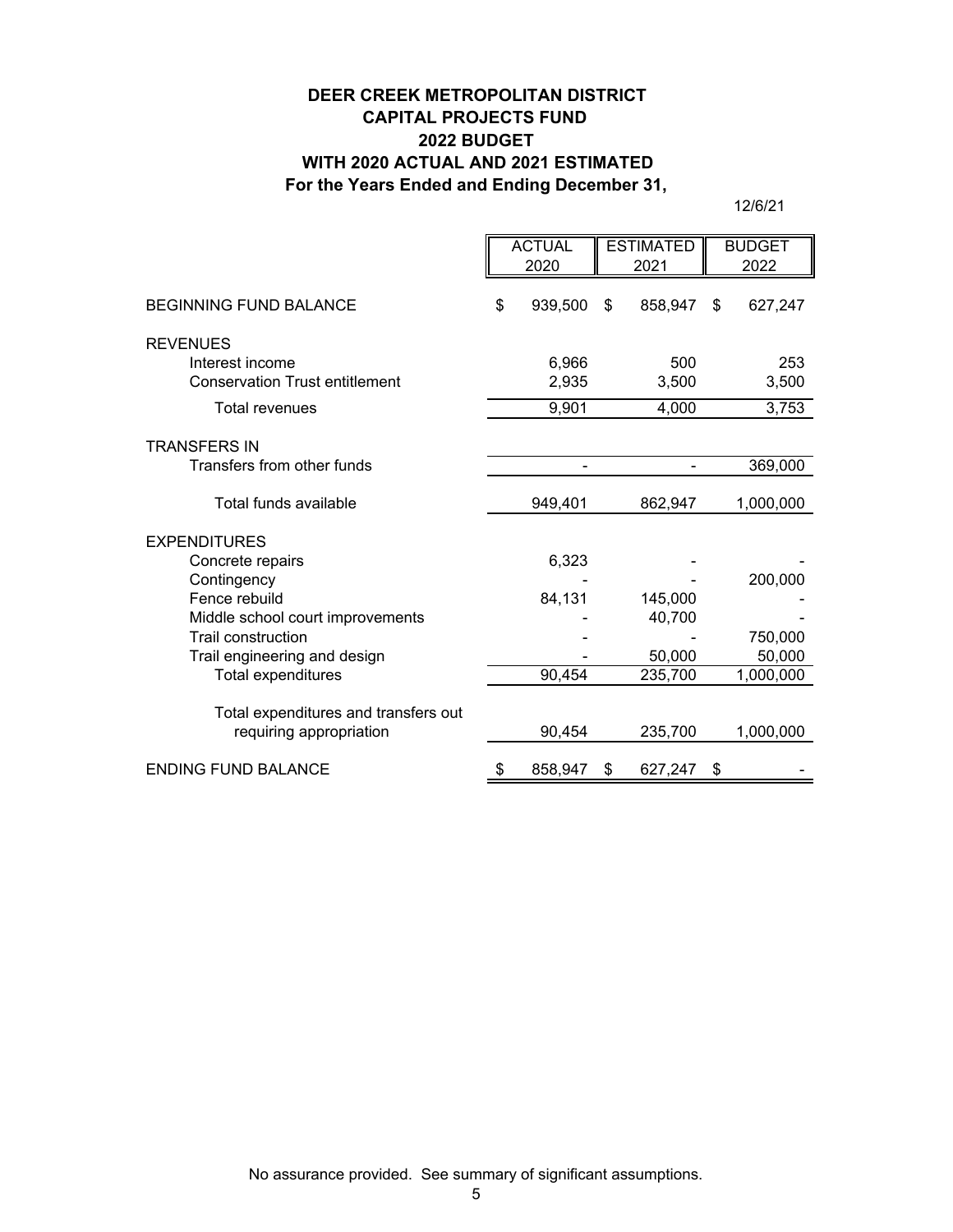# **DEER CREEK METROPOLITAN DISTRICT 2022 BUDGET SUMMARY OF SIGNIFICANT ASSUMPTIONS**

# **Services Provided**

The District, a quasi-municipal corporation and a political subdivision of the State of Colorado, was organized by order and decree of the District Court on May 14, 1998, and is governed pursuant to provisions of the Colorado Special District Act (Title 32, Article 1, Colorado Revised Statutes). The District is located wholly within Jefferson County, the Foothills Park and Recreation District and the Southwest Metropolitan Water and Sanitation District.

The District was established to provide acquisition, construction, maintenance and operation of street improvements, storm drainage, traffic and safety control devices, television relay and translation, mosquito control, and parks and recreational facilities within its boundaries.

At the District's organizational election, the District's voters authorized the issuance of \$2,550,000 of general obligation indebtedness for street improvements; \$600,000 of general obligation indebtedness for park and recreation improvements; \$75,000 of general obligation indebtedness for traffic and safety control devices; and \$75,000 of general obligation indebtedness for television relay and translation system improvements. The District voters also approved a measure that allows the District to collect and spend all revenues without regard to any limitation found in Article X, Section 20 of the Colorado Constitution ("TABOR") or Section 29-1-301 of the Colorado Revised Statutes.

At a special election held November 3, 1998, District electors authorized the issuance by the District of \$3,200,000 of general obligation indebtedness for street improvements, \$200,000 of general obligation indebtedness for traffic and safety control devices and \$4,075,000 of general obligation indebtedness for purposes of refunding, paying or defeasing outstanding District financial obligations.

The District has no employees and all operations and administrative functions are contracted.

The District prepares its budget on the modified accrual basis of accounting in accordance with the requirements of Colorado Revised Statutes C.R.S. 29-1-105 using its best estimates as of the date of the budget hearing. These estimates are based on expected conditions and its expected course of actions. The assumptions disclosed herein are those that the District believes are significant to the budget. There will usually be differences between the budget and actual results, because events and circumstances frequently do not occur as expected, and those differences may be material

#### **Revenues**

# **Property Taxes**

Property taxes are levied by the District's Board of Directors. The levy is based on assessed valuations determined by the County Assessor generally as of January 1 of each year. The levy is normally set by December 15 by certification to the County Commissioners to put the tax lien on the individual properties as of January 1 of the following year. The County Treasurer collects the determined taxes during the ensuing calendar year. The taxes are payable by April or, if in equal installments, at the taxpayer's election, in February and June. Delinquent taxpayers are notified in August, and generally, sales of the tax liens on delinquent properties are held in November or December. The County Treasurer remits the taxes collected monthly to the District.

The calculation of the taxes levied is displayed on the Property Tax Summary Information page of the budget.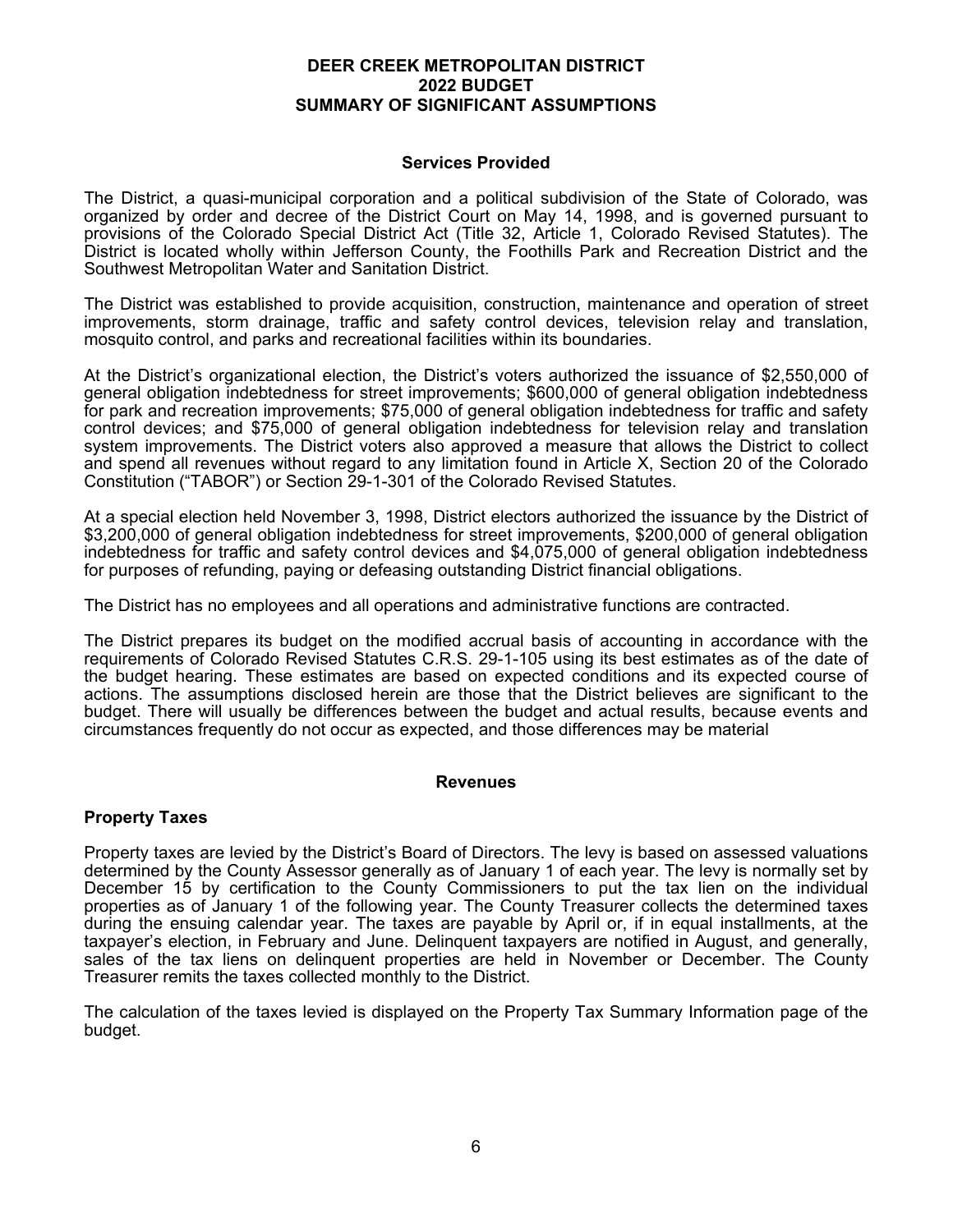### **DEER CREEK METROPOLITAN DISTRICT 2022 BUDGET SUMMARY OF SIGNIFICANT ASSUMPTIONS**

# **Revenues - (continued)**

### **Specific Ownership Taxes**

Specific ownership taxes are set by the State and collected by the County Treasurer, primarily on vehicles licensed within the County as a whole. The specific ownership taxes are allocated by the County Treasurer to all taxing entities within the County. The budget assumes that the District's share will be equal to approximately 7% of the property taxes collected.

#### **Conservation Trust Funds**

The District receives revenue from the State Lottery on a per capita basis ratio. The revenue is restricted for recreation purposes under State statutes.

#### **Interest Income**

Interest earned on the District's available funds has been estimated based on an average interest rate of approximately 0.10%.

# **Expenditures**

# **Administrative and Operating Expenditures**

Operating and administrative expenditures include the estimated services necessary to maintain the District's administrative viability such as legal, management, accounting, insurance, banking, and meeting expense. Estimated expenditures related to general repairs and maintenance, road maintenance, fence maintenance, tree maintenance, landscaping, irrigation, engineering, utilities and snow removal were also included the General Fund budget.

# **County Treasurer's Fees**

County Treasurer's fees have been computed at 1.5% of property tax collections.

# **Capital Outlay**

Anticipated expenditures for capital projects are outlined on page 5 of the Budget.

# **Debt Service**

Principal and interest payments are provided based on the debt amortization schedule from the Series 2012 General Obligation Refunding Bonds (discussed under Debt and Leases). The District anticipates paying the remaining principal balance in 2022.

#### **Debt and Leases**

On April 12, 2012, the District issued \$3,800,000 in Series 2012 General Obligation Refunding Bonds with interest of 2.00% to 4.00%, consisting of serial bonds due through December 1, 2026. The bonds are subject to redemption prior to maturity on or after December 1, 2022, at the option of the District without redemption premium. The bonds were issued to advance refund all of the District's General Obligation Bonds, Series 2001 and to pay for the costs of issuing the 2012 bonds. The Series 2012 Bonds are rated "A" by Standard and Poor's.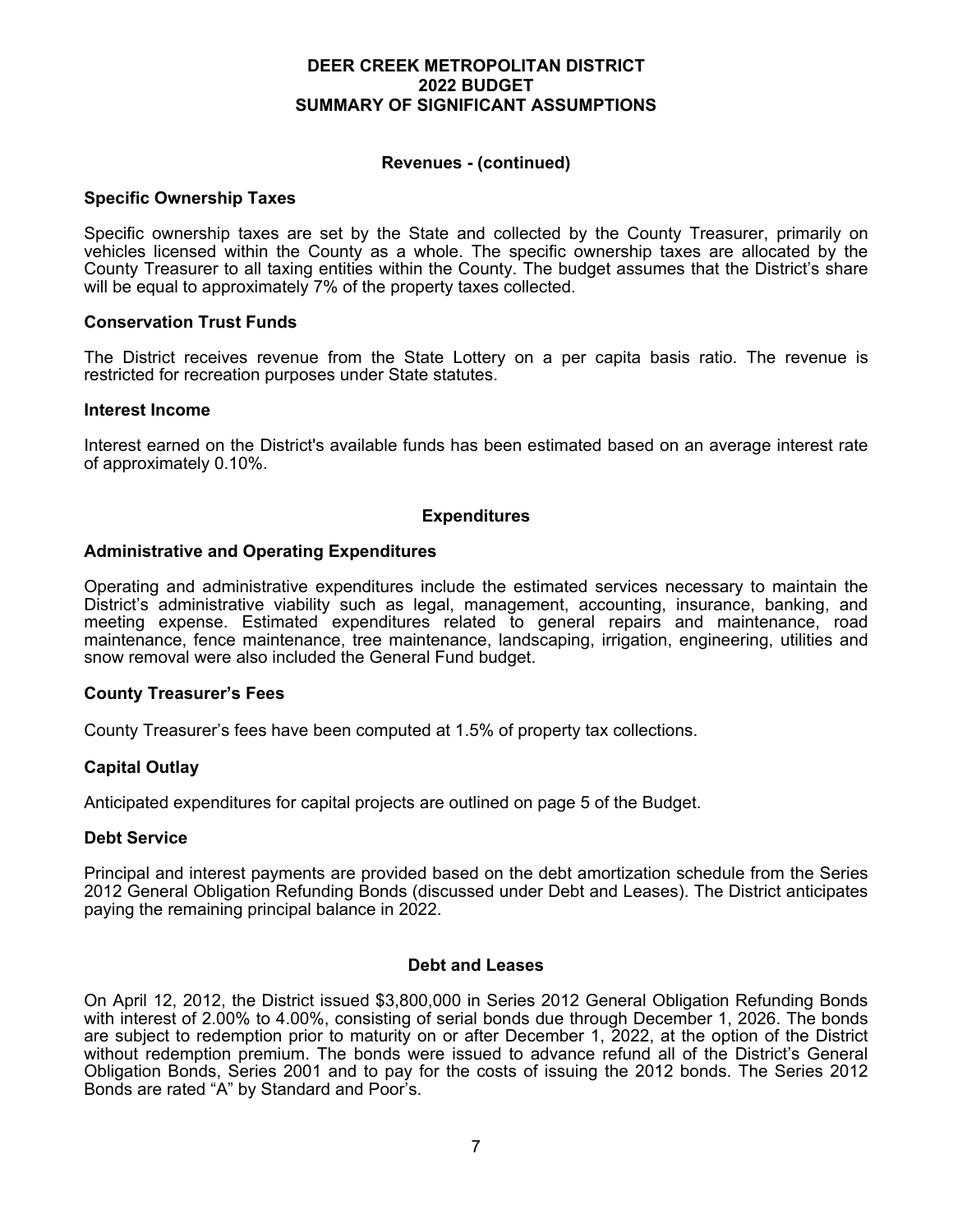# **DEER CREEK METROPOLITAN DISTRICT 2022 BUDGET SUMMARY OF SIGNIFICANT ASSUMPTIONS**

|                           |    | Balance at<br>December 31,<br>2020 |    | Additions        |    | <b>Reductions</b> | Balance at<br>December 31,<br>2021 |
|---------------------------|----|------------------------------------|----|------------------|----|-------------------|------------------------------------|
| 2012 G.O. Refunding Bonds | \$ | 1,690,000                          | \$ |                  | \$ | 260,000           | \$<br>1,430,000                    |
| <b>Bond Premium</b>       |    | 31,778                             |    |                  |    | 8,521             | 23,257                             |
| Total                     |    | 1.721.778                          | S  |                  | \$ | 268.521           | \$<br>1,453,257                    |
|                           |    | Balance at<br>December 31,<br>2021 |    | <b>Additions</b> |    | <b>Reductions</b> | Balance at<br>December 31,<br>2022 |
| 2012 G.O. Refunding Bonds | \$ | 1,430,000                          | \$ |                  | S  | 1,430,000         | \$                                 |
| <b>Bond Premium</b>       |    | 23,257                             |    |                  |    | 23,257            |                                    |
| Total                     | ደ  | 1,453,257                          | \$ |                  | \$ | 1,453,257         | \$                                 |

### **Debt and Leases - (continued)**

The District has no operating or capital leases.

# **Reserves**

# **Emergency Reserve**

The District has provided for an Emergency Reserve equal to at least 3% of fiscal year spending as defined under TABOR.

**This information is an integral part of the accompanying budget.**